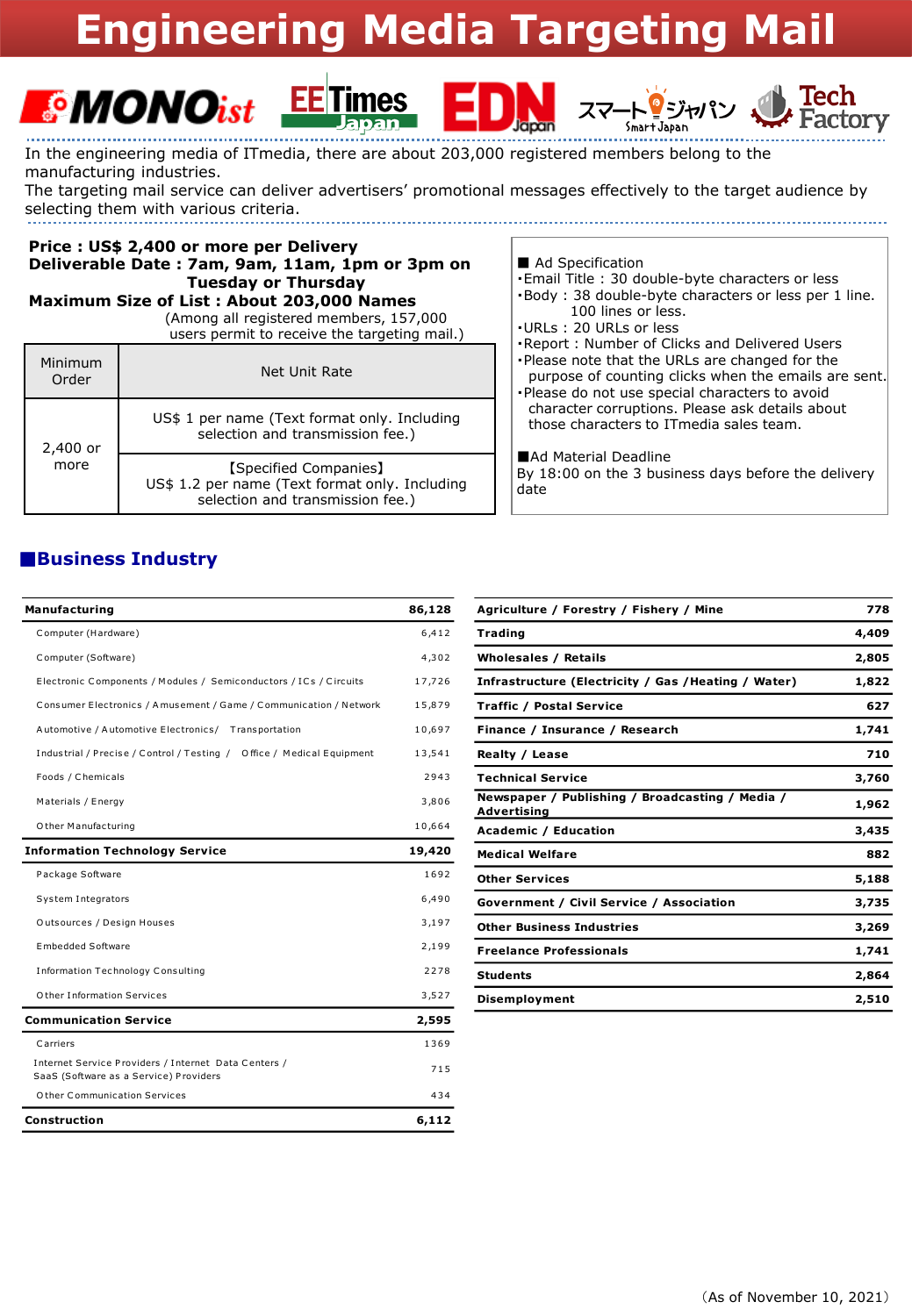# ■**Job Function** ■ **Web Title**

| <b>Environmental Operation</b><br>808<br>Jobs related to Engineering & Manufacturing<br>67,221<br>Product Planning / Product Marketing<br>4,347<br>Research<br>8,973<br>Design & Development / Applied Technology<br>31,431<br>Logic & Circuit Design (Analog)<br>1,352<br>Logic & Circuit Design (Digital)<br>1,555<br>Mechanical Design (Machinery / Chassis)<br>1,661<br>Other Designing<br>1,861<br>Analysis / Simulation<br>729<br>Embedded Software Development<br>618<br>(Project Management / Architect)<br>Embedded Software Development<br>2,029<br>(Design / Programming)<br>Embedded Software Development<br>123<br>(Testing / Quality Control)<br>Manufacturing / Production<br>5,163<br>Process Control<br>1,353<br>Quality Control / Assurance<br>2,455<br>Other Jobs related to Engineering & Manufacturing<br>2,213<br>(i.e. Repair / Maintenance)<br>Jobs related to Information Technology System<br>22,760 |
|--------------------------------------------------------------------------------------------------------------------------------------------------------------------------------------------------------------------------------------------------------------------------------------------------------------------------------------------------------------------------------------------------------------------------------------------------------------------------------------------------------------------------------------------------------------------------------------------------------------------------------------------------------------------------------------------------------------------------------------------------------------------------------------------------------------------------------------------------------------------------------------------------------------------------------|
|                                                                                                                                                                                                                                                                                                                                                                                                                                                                                                                                                                                                                                                                                                                                                                                                                                                                                                                                |
|                                                                                                                                                                                                                                                                                                                                                                                                                                                                                                                                                                                                                                                                                                                                                                                                                                                                                                                                |
|                                                                                                                                                                                                                                                                                                                                                                                                                                                                                                                                                                                                                                                                                                                                                                                                                                                                                                                                |
|                                                                                                                                                                                                                                                                                                                                                                                                                                                                                                                                                                                                                                                                                                                                                                                                                                                                                                                                |
|                                                                                                                                                                                                                                                                                                                                                                                                                                                                                                                                                                                                                                                                                                                                                                                                                                                                                                                                |
|                                                                                                                                                                                                                                                                                                                                                                                                                                                                                                                                                                                                                                                                                                                                                                                                                                                                                                                                |
|                                                                                                                                                                                                                                                                                                                                                                                                                                                                                                                                                                                                                                                                                                                                                                                                                                                                                                                                |
|                                                                                                                                                                                                                                                                                                                                                                                                                                                                                                                                                                                                                                                                                                                                                                                                                                                                                                                                |
|                                                                                                                                                                                                                                                                                                                                                                                                                                                                                                                                                                                                                                                                                                                                                                                                                                                                                                                                |
|                                                                                                                                                                                                                                                                                                                                                                                                                                                                                                                                                                                                                                                                                                                                                                                                                                                                                                                                |
|                                                                                                                                                                                                                                                                                                                                                                                                                                                                                                                                                                                                                                                                                                                                                                                                                                                                                                                                |
|                                                                                                                                                                                                                                                                                                                                                                                                                                                                                                                                                                                                                                                                                                                                                                                                                                                                                                                                |
|                                                                                                                                                                                                                                                                                                                                                                                                                                                                                                                                                                                                                                                                                                                                                                                                                                                                                                                                |
|                                                                                                                                                                                                                                                                                                                                                                                                                                                                                                                                                                                                                                                                                                                                                                                                                                                                                                                                |
|                                                                                                                                                                                                                                                                                                                                                                                                                                                                                                                                                                                                                                                                                                                                                                                                                                                                                                                                |
|                                                                                                                                                                                                                                                                                                                                                                                                                                                                                                                                                                                                                                                                                                                                                                                                                                                                                                                                |
|                                                                                                                                                                                                                                                                                                                                                                                                                                                                                                                                                                                                                                                                                                                                                                                                                                                                                                                                |
|                                                                                                                                                                                                                                                                                                                                                                                                                                                                                                                                                                                                                                                                                                                                                                                                                                                                                                                                |
| Internal Information System<br>1292<br>(Chief Information Officer / Manager)                                                                                                                                                                                                                                                                                                                                                                                                                                                                                                                                                                                                                                                                                                                                                                                                                                                   |
| Internal Information System<br>2,527<br>(Planning / Procurement)                                                                                                                                                                                                                                                                                                                                                                                                                                                                                                                                                                                                                                                                                                                                                                                                                                                               |
| Internal Information System<br>2206<br>(Development / Operation / Maintenance)                                                                                                                                                                                                                                                                                                                                                                                                                                                                                                                                                                                                                                                                                                                                                                                                                                                 |
| Other Jobs related to Internal Information System<br>870                                                                                                                                                                                                                                                                                                                                                                                                                                                                                                                                                                                                                                                                                                                                                                                                                                                                       |
| Information Technology Consultant<br>2,794                                                                                                                                                                                                                                                                                                                                                                                                                                                                                                                                                                                                                                                                                                                                                                                                                                                                                     |
| Information Technology Architect<br>1494                                                                                                                                                                                                                                                                                                                                                                                                                                                                                                                                                                                                                                                                                                                                                                                                                                                                                       |
| Project Manager<br>2,438                                                                                                                                                                                                                                                                                                                                                                                                                                                                                                                                                                                                                                                                                                                                                                                                                                                                                                       |
| System Analysis / Design<br>2,533                                                                                                                                                                                                                                                                                                                                                                                                                                                                                                                                                                                                                                                                                                                                                                                                                                                                                              |
| Programming / Testing<br>1521                                                                                                                                                                                                                                                                                                                                                                                                                                                                                                                                                                                                                                                                                                                                                                                                                                                                                                  |
| Operation / Maintenance<br>1583                                                                                                                                                                                                                                                                                                                                                                                                                                                                                                                                                                                                                                                                                                                                                                                                                                                                                                |
| Other Jobs related to IT System<br>2,892                                                                                                                                                                                                                                                                                                                                                                                                                                                                                                                                                                                                                                                                                                                                                                                                                                                                                       |
| <b>General Coordination / Human Resource</b><br>2,534                                                                                                                                                                                                                                                                                                                                                                                                                                                                                                                                                                                                                                                                                                                                                                                                                                                                          |
| Finance / Accounting<br>516                                                                                                                                                                                                                                                                                                                                                                                                                                                                                                                                                                                                                                                                                                                                                                                                                                                                                                    |
| 1179<br>Purchasing / Materials                                                                                                                                                                                                                                                                                                                                                                                                                                                                                                                                                                                                                                                                                                                                                                                                                                                                                                 |
| Public Relation / Advertising /<br>5,435<br>Corporate Marketing / Analyst / Market Research                                                                                                                                                                                                                                                                                                                                                                                                                                                                                                                                                                                                                                                                                                                                                                                                                                    |
| Design (i.e. Typography / Web)<br>1,299                                                                                                                                                                                                                                                                                                                                                                                                                                                                                                                                                                                                                                                                                                                                                                                                                                                                                        |
| 18,240<br>Sales / Services / Field Application Engineer                                                                                                                                                                                                                                                                                                                                                                                                                                                                                                                                                                                                                                                                                                                                                                                                                                                                        |
| Other Specialist Personnel (i.e. Academic / Adviser /<br>10,512<br><b>Technical Consultant)</b>                                                                                                                                                                                                                                                                                                                                                                                                                                                                                                                                                                                                                                                                                                                                                                                                                                |
| <b>Other General Office Employee</b><br>3,805                                                                                                                                                                                                                                                                                                                                                                                                                                                                                                                                                                                                                                                                                                                                                                                                                                                                                  |
| <b>Student</b><br>3,007                                                                                                                                                                                                                                                                                                                                                                                                                                                                                                                                                                                                                                                                                                                                                                                                                                                                                                        |
| Disemployment<br>2,568                                                                                                                                                                                                                                                                                                                                                                                                                                                                                                                                                                                                                                                                                                                                                                                                                                                                                                         |

| <b>CEO / Board Member</b>          | 15,535 |
|------------------------------------|--------|
| <b>Business / Factory Director</b> | 2,115  |
| <b>General Manager</b>             | 17,736 |
| Manager                            | 28,626 |
| Chief / Senior Staff               | 28,757 |
| Staff                              | 46,188 |
| Contractor / Temporary Employee    | 4,535  |
| <b>Part-time Worker</b>            | 1,263  |
| Disemployment / Other              | 11,714 |

# ■ **Product / Service Specified**

| <b>Electronic Devices / Tools</b>                               | <u>101,71</u> 1  |
|-----------------------------------------------------------------|------------------|
| Digital ICs / Memory ICs                                        | 41,982           |
| Analog ICs / Mixed Signal ICs                                   | 35,030           |
| Electronic Components / Materials                               | 41,951           |
| EDA (Electronic Design Automation) Tools                        | 19,591           |
| Power Sources / Batteries                                       | 26,459           |
| Test & Measurement Instruments                                  | 35,406           |
| Computers & Peripherals / Communication Equipments              | 52,402           |
| Other Related Services to Electronic Devices / Tools            | 20,969           |
| Devices / Tools for Wireless Technology                         | 19,120           |
| <b>LED</b>                                                      | 13,368           |
| Display                                                         | 15,151           |
| Programmable Devices                                            | 13,079           |
| Sensors                                                         | 23,904           |
| Embedded Hardware & Software                                    | 43,842           |
| Embedded Software / Development Tools                           | 24,172           |
| <b>Embedded Boards</b>                                          | 21,903           |
| Robots                                                          | 14,249           |
| Tools for Software Testing / Debugging                          | 12,411           |
| Software for Automotive                                         | 10,040           |
| <b>Embedded Security</b>                                        | 9,358            |
| OS (Operating System) for Embedded Products                     | 10,549           |
| <b>Mechanical Design &amp; Development</b>                      | 31,861           |
| CAD (Computer Aided Design)                                     | 23,976           |
| CAE (Computer Aided Engineering)                                | 13,373           |
| CAM (Computer Aided Manufacturing) / Machine Tools              | 8,424            |
| 3D Printers                                                     | 11,656           |
| 3D Scanners                                                     | 7,606            |
| Equipment for Cutting / Molding                                 | 7,916            |
| Outsourcing of Product Planning / Design                        | 10,116           |
| <b>Production Management</b><br>PDM (Product Data Management) / | 31,410           |
| PLM (Product Lifecycle Management)                              | 11,295           |
| <b>Production Management</b>                                    | 15,068           |
| ERP (Enterprise Resource Planning)                              | 9,807            |
| SCM (Supply Chain Management)                                   | 9,179            |
| <b>Inventory Management</b>                                     | 10,851           |
| <b>Production Scheduler</b>                                     | 9,502            |
| BOM (Bill of Materials)                                         | 9,999            |
| Drawing Management / Document Management                        | 12,466           |
| Cloud Service                                                   | 9,321            |
| Other IT Solutions                                              | 11,807           |
| Consulting                                                      | 9,313            |
| <b>Environmental Operation</b>                                  | 24,461           |
| Energy Saving Appliances for Building / Offices / Shops         | 13,309           |
| Power Generation Systems (i.e. Solar Power Generation)          | 13,724           |
| Electric Batteries / Battery Systems                            | 13,212           |
| Environment Management Systems / Services                       | 12,224           |
| Electric Vehicles (EV) / Devices and Materials for EV           | 11,203           |
| Power Supply Services                                           | 8,985            |
| <b>Services for Career Development</b>                          | 28,789           |
| Services for Improving Career                                   | 14,420           |
| Services for Improving Skills                                   | 19,323<br>11,880 |
| Language Learning                                               | 13,947           |
| <b>Education Services for Engineers</b>                         |                  |